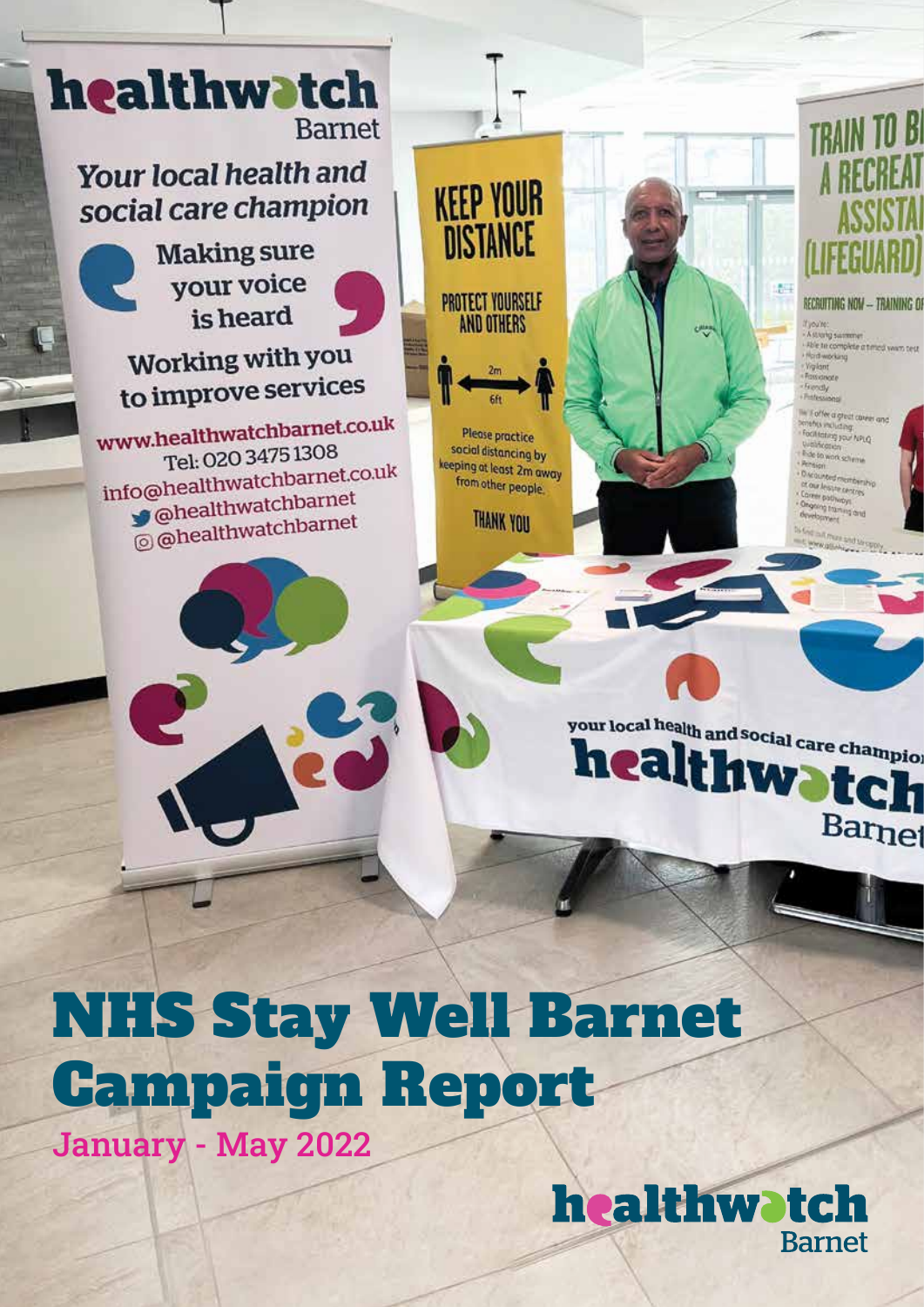

#### Healthwatch Barnet

**A** Independent Living Centre, c/o Barnet & Southgate College 7 Bristol Avenue Colindale London NW9 4BR



- 020 3475 1308
- info@healthwatchbarnet.co.uk
	- www.healthwatchbarnet.co.uk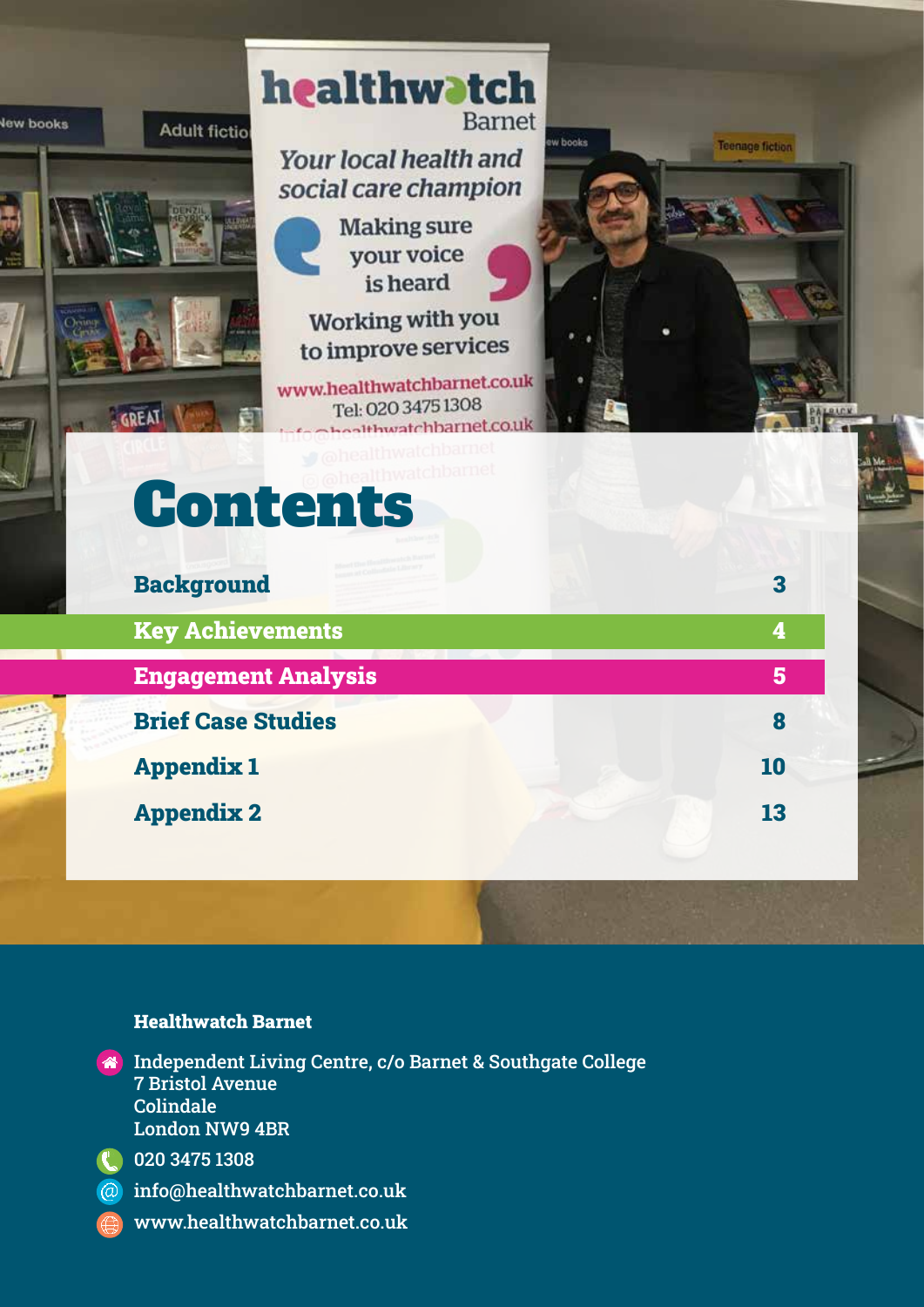## Background

From winter into early spring, local NHS services and systems are often under more pressure than at other times of the year. During these challenging months elective care needs to continue, flu and COVID vaccination programmes carry on, and routine and emergency care must be delivered effectively alongside plans to support the recovery of services.

Healthwatch Barnet worked with the North Central London Clinical Commissioning Group to deliver a 'Stay Well' engagement and community campaign through tailored outreach to meet the needs of the diverse communities of Barnet. The campaign also involved working with community partners to expand the reach of engagement.

We agreed that the key messages we would share for Barnet were: how to stay well in the winter with self-management information and advice; how to access appropriate NHS services within the full pathways of care; and building an understanding of the way primary care is working.

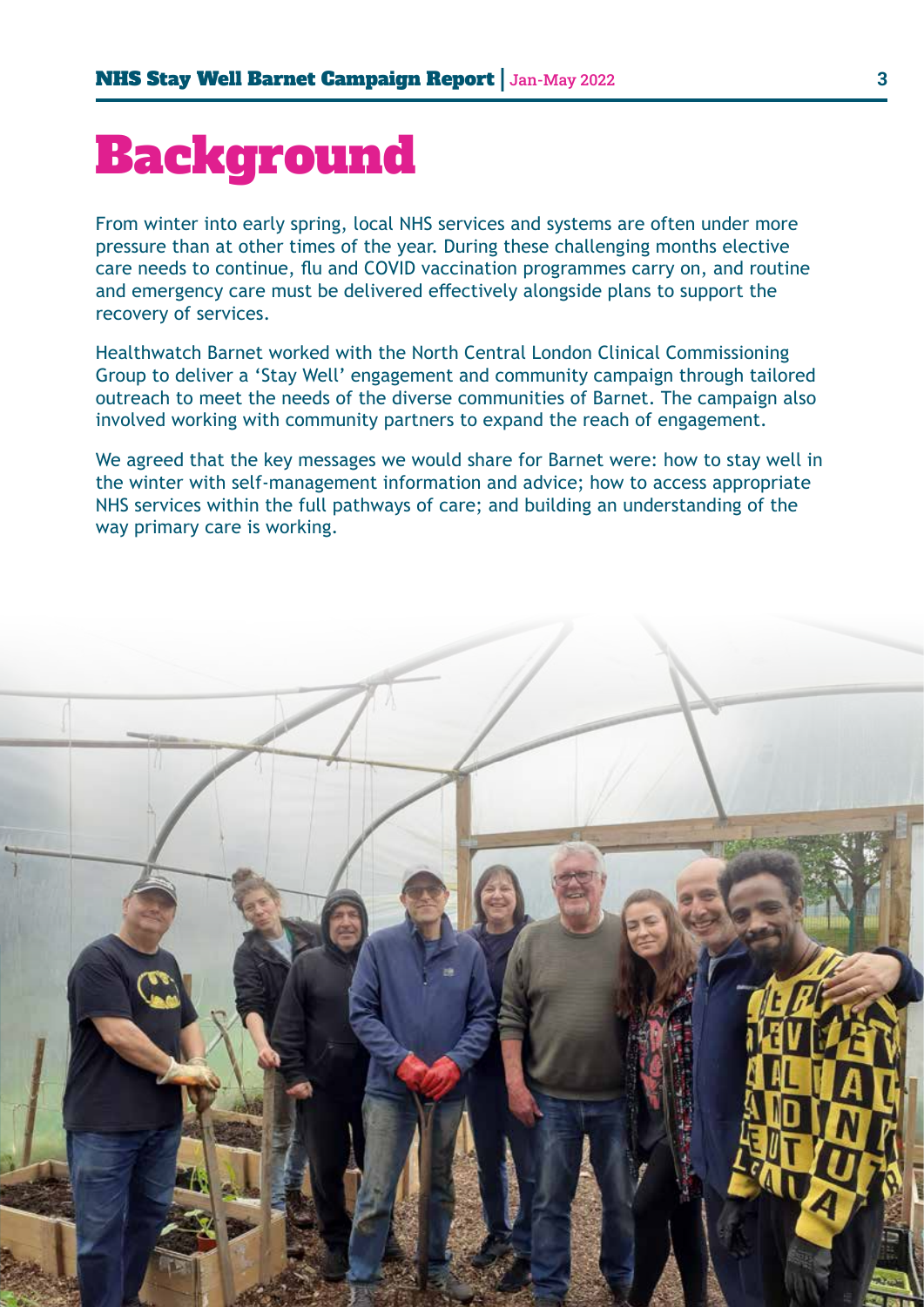## Key Achievements

## **13,000**

**visitors to our website** during the campaign

### **10,000**

**people reached** through our social media

#### **5,000 visitors** to our health information & news pages

**45 community engagement sessions** across Barnet

nhuh

## **6,000**

#### **people contacted through newsletters**

including Barnet Council, Inclusion Barnet, Age UK Barnet, Pigeon Post and Groundwork London as well as our own

#### **4000**

**English language leaflets** distributed at

events at local community centres, NHS services, VCS organisations, statutory partners, community groups and more

## **2800**

**Eastern European people reached** in-person at food bank sessions run by our partner, Romanian Culture and Charity **Together** 

## **2500**

**leaflets in different languages**  distributed at in-person events and through the post

Arabic, Pashto, Somali, Turkish, Gujarati, Somali, Bulgarian, Romanian, Farsi and Tigrinya

## **575**

**people shared their experiences** Our demographic targets included the elderly, ethnic communities, lone parents, carers, youth support services, refugees, faith groups, public libraries, food hubs, and statutory services

#### **campaign partners** including Groundwork

**14** 

London, Barnet Libraries, Barnet Walking Football Team, Age UK Barnet, Better Barnet, Barnet Carers, New Citizens Gateway, Colindale Communities Trust, Dementia Club UK, Mind in Barnet, New Ground Cohousing, NW7Hub and Homestart Barnet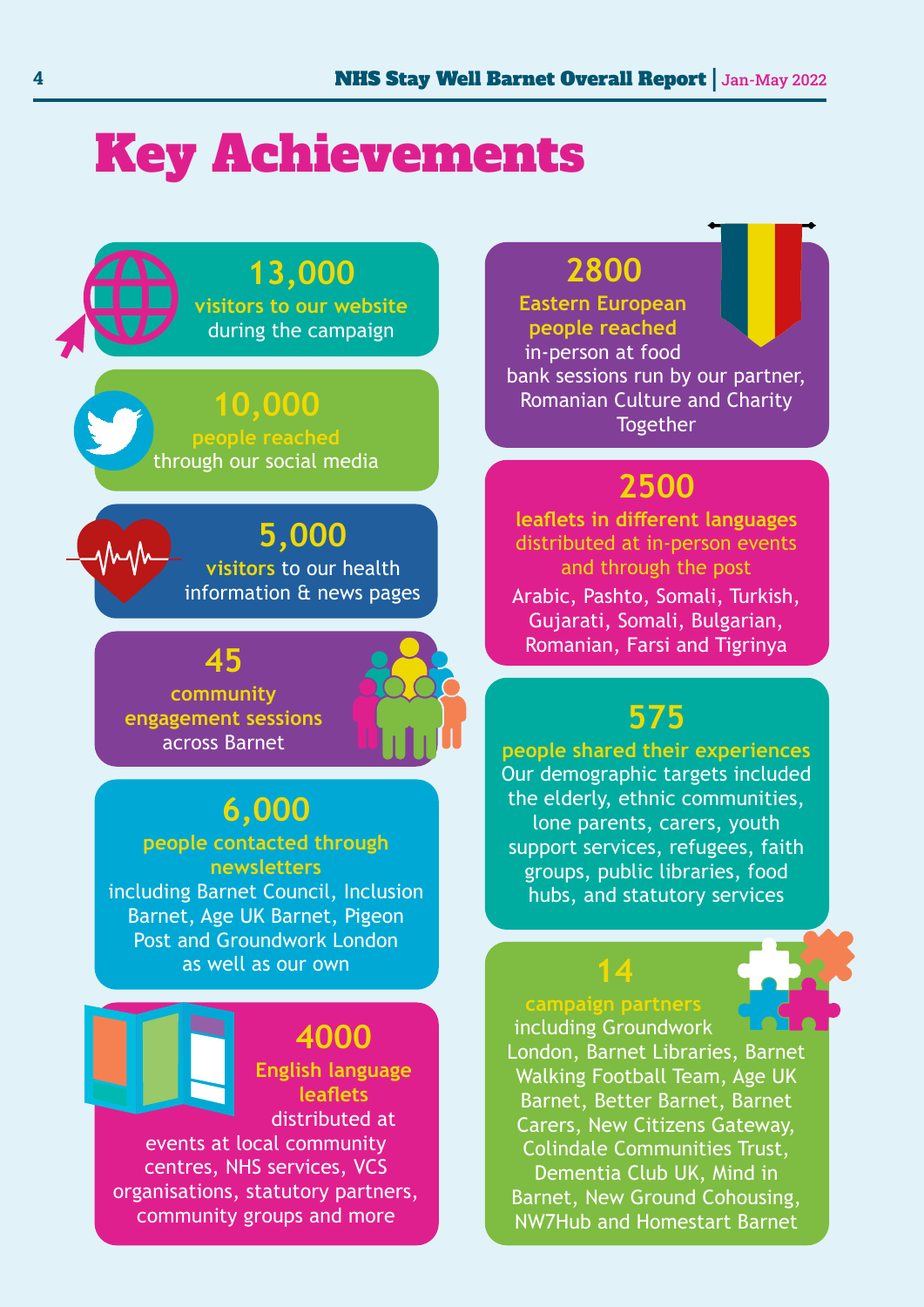## Engagement Analysis

Throughout the campaign, we gathered people's experiences and concerns about local healthcare services. Below is a summary of the most common themes and issues that were shared.

#### NHS 111

A major component of our campaign was to share information on NHS 111 to people who otherwise may not be aware of its offer. The overall responses to NHS 111 were positive, particularly its ability to triage into other NHS services when it was deemed clinically appropriate. The majority of people welcomed the 24/7 availability of the NHS 111 service as a way of avoiding delays and uncertainty when they were unable to access local NHS services, namely their GP practice. Furthermore, parents and carers were particularly welcoming of the likelihood of support through 111 should urgent care be required. Anecdotal evidence seems to indicate that NHS 111 successfully directs people to use the right service at the right time thereby improving system efficiency and reducing inappropriate use of more acute services such as A&E departments.

Several people commented that the NHS 111 service was less effective in helping those with long-term or concurrent conditions, as staff seem to lack confidence or the capacity to handle more complex cases. Three people, encountered at different events, each reported they were told that their case could only be handled by a GP, but they were not referred to the Extended Access Service and the people themselves during the time of engagement were not aware that evening appointments are available. This points to a lack of clarity and linkage between services for people with concurrent and/or long-term conditions.

### Out-of-Hours Care

Another major component of our campaign was to share information about the local Extended Access Service. A sizable majority of respondents welcomed information about the availability of the evening and weekend GP and Nurse appointments. The prospect of either a face-to-face appointment or getting a prescription was positively received. However, many were surprised by what they saw as a lack of publicity about this service. In our campaign community sessions, we discovered that residents, and often VCS community workers, were not aware of the Extended Access Service.

Where the service was used, people generally had a positive experience. However, the method of allocating appointments to GP hubs should be reviewed as there was some inconsistency. For example, one respondent explained how on requesting a face-toface appointment she was given an appointment a considerable distance from her home, and then offered a closer option only after she cited potential problems with distance, time and cost.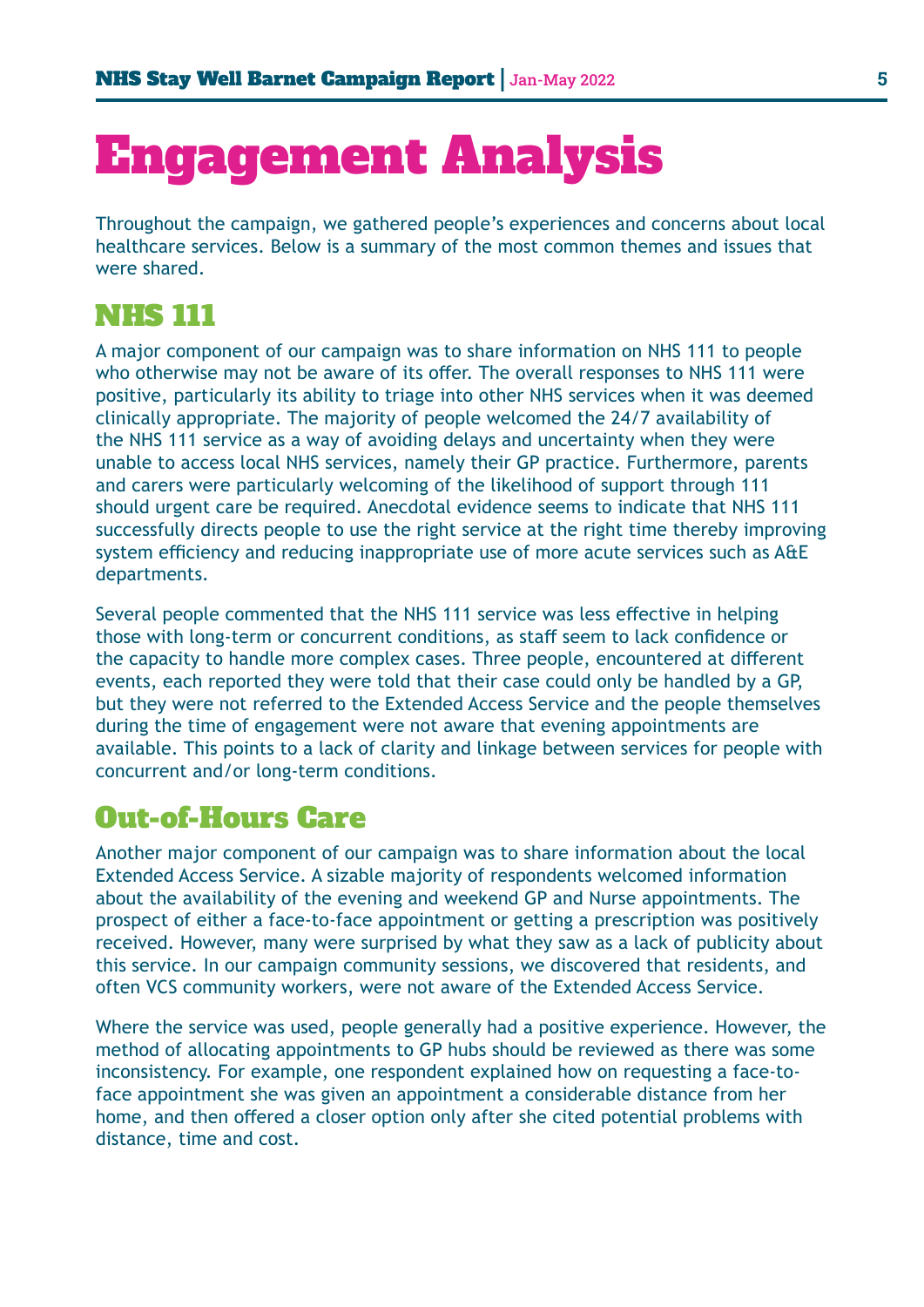### Walk in Centres

Many people greatly praised Edgware and Finchley Walk in Centres. Many found it an effective service, offered a great quality of care on time and delivered by staff who are 'excellent'. One person described it as a '10/10' service.

### A&E

Some people commented on how appointments arranged by NHS 111 for urgent care centres and/or arrivals at A&E were not recognised or accepted by hospital staff. A few people said appointments were dismissed as inappropriate or irrelevant and staff were discourteous when patients had self-referred to A&E via 111.

### GP Services

- Many people said they feel isolated and confused because of the new digital system of accessing advice and support at GP practices through telephone and the online consultation system, which seem to be generally viewed as a barrier. For more information, view our 'Access your GP Remotely' report.
- Online registration and applications for Accessing services presented barriers for non-users of electronic devices or the internet.
- Several patients said they were deeply unhappy with the reception staff at their GP surgery due to what they view as the sceptical, dismissive and, in some instances, disrespectful manner of response to their concerns.
- Patients with pre-existing conditions are unable to secure repeat prescriptions when GP practices are closed.
- Lack of response or assistance by GP practices when patients with pre-existing conditions are unwell at work.
- Some people are being advised to go private for urgent matters by the GP because they do not think they can provide support in a reasonable timeframe.

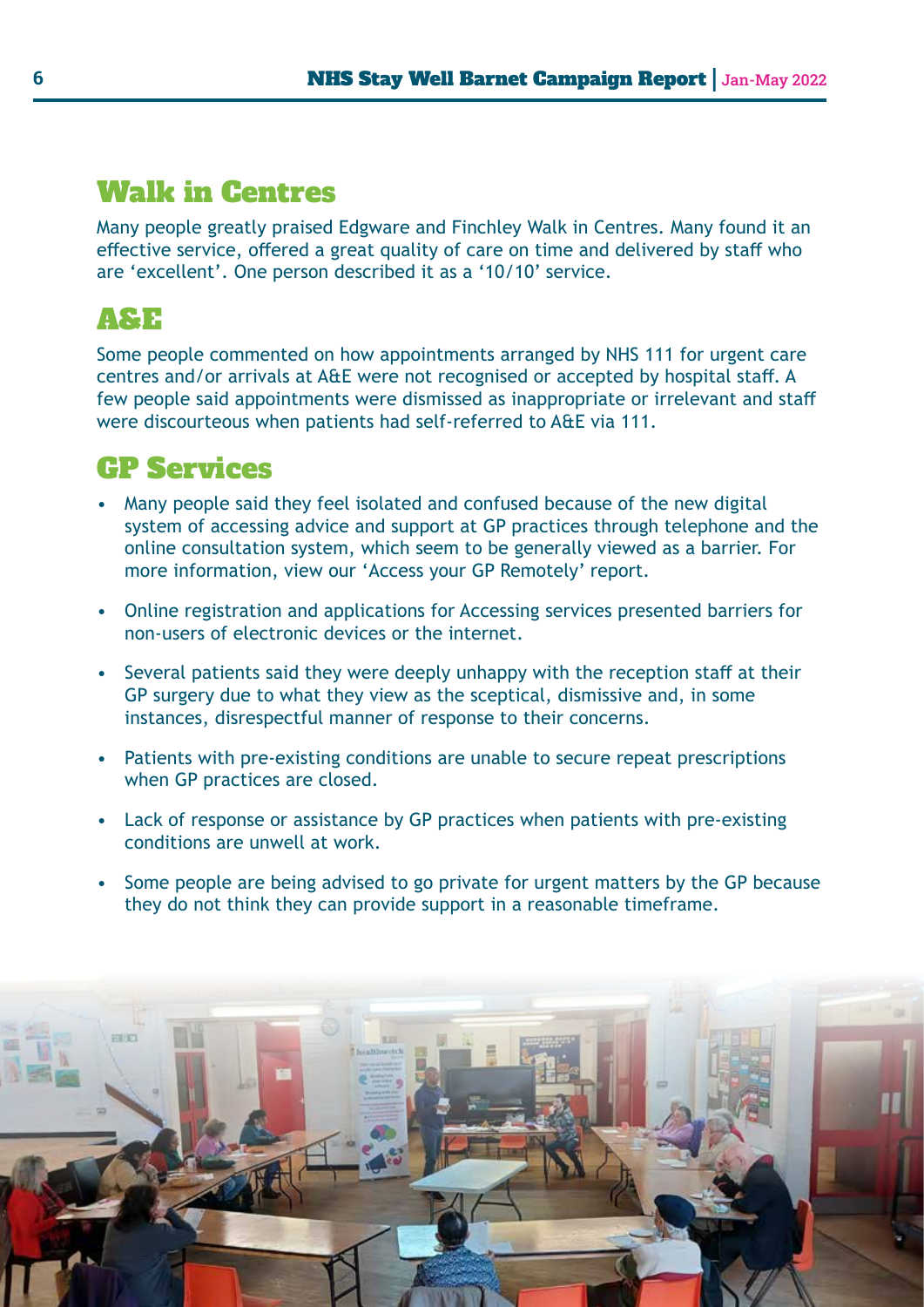#### Eastern European communities

Eastern European communities had particular challenges with healthcare services:

- GPs asking for proof of address to be eligible to register and access the service. As a result, we have produced and distributed 'GP Access Cards' to various organisations.
- The lack of interpreters available makes it difficult to communicate their health challenges. The NHS Accessible Information Standard makes it clear services need to meet people's communication and information needs in a method that is accessible to them.
- Some people struggle with digital literacy so they cannot fill in online forms.
- Some prefer to travel to Romania for medical investigation because of the very long wait time in the UK.
- Approximately half of the 2,800 people engaged were not happy to talk about vaccination.
- 70% of people were self-treating at home before accessing any NHS services.
- Most were not registered with a dentist either for themselves or their children, so bad habits (non-evidenced based) are passed to others in the community.

### social care champion

**Making sure** your voice is heard

**Working with you** improve services

> Ithwatchbarnet.co.uk 220 3475 1308 watchbarnet.co.uk vatchbarnet atchbarnet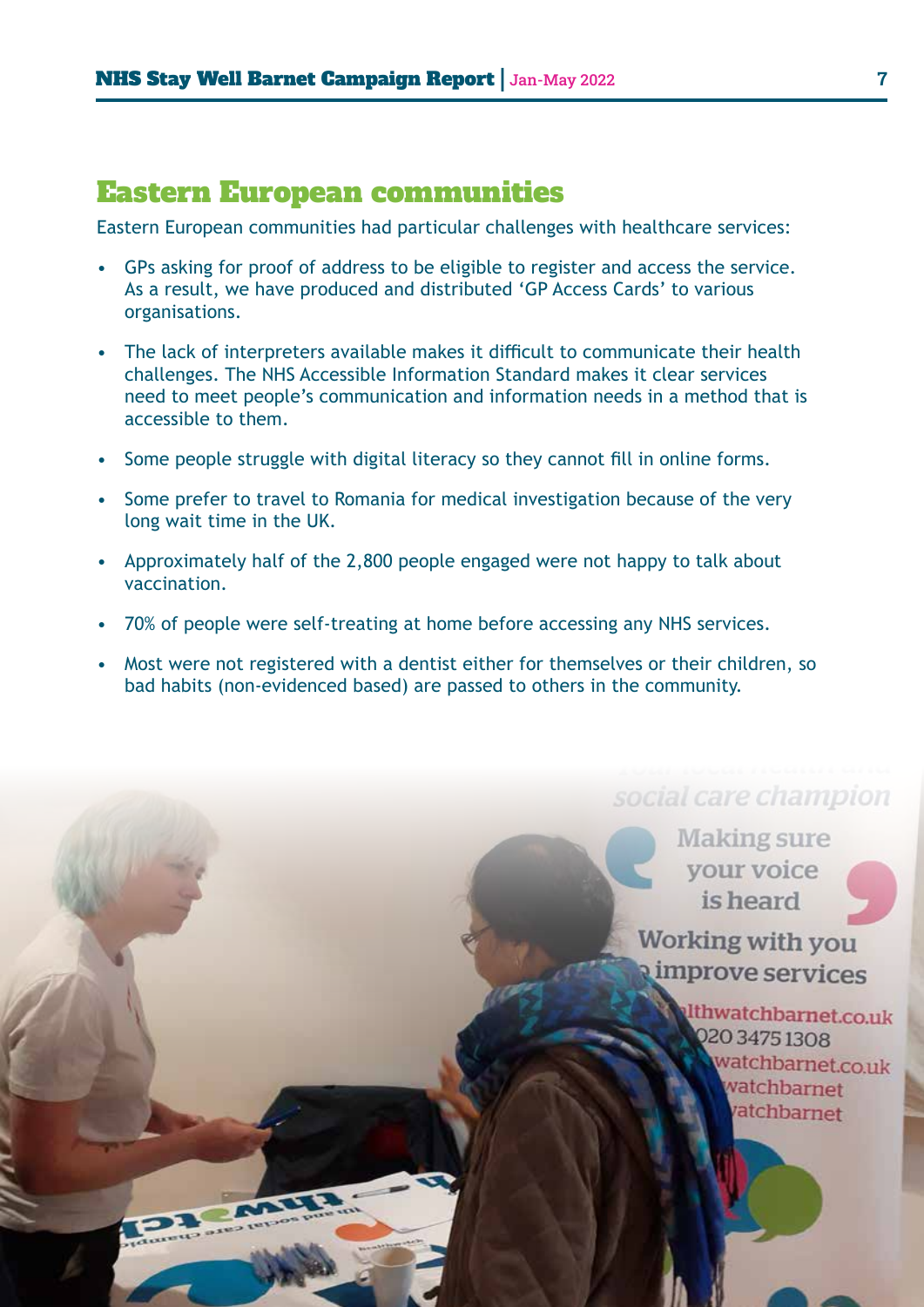## Brief Case Studies

#### Female, aged 40+ years. BAME.

This person approached the campaign information desk at the leisure centre to express deep disappointment and dissatisfaction with the NHS.

She initially experienced difficulties in securing appointments with her GP due to delays in consultations at the practice, and subsequent appointments with specialists before a separate diagnosis of cancer (Eye) and cystitis.

The patient eventually received successful treatment after deciding to switch to private healthcare to avoid further stress caused by delays and uncertainty, compounded by the demands of caring for a young son who is autistic. She decided against making a formal complaint for fear of prejudicing future support services for her son.

#### Female, aged 40+ years. BAME.

This person attended a talk plus Q&A session at a community centre and shared her experiences of separate episodes of severe inflammation, physical discomfort and seizures caused by concurrent conditions.

She was left isolated and distressed at work and at home on several occasions because attempts to seek advice and support from her GP were unsuccessful due to both long hold /wait times on incoming calls to the practice and no return calls as suggested by the automated system.

The patient more regularly relies on alternative practitioners and treatments to support her condition.

#### Male, aged 50+ years

This person approached the campaign information desk at a pop-up session at a public library to share the experience of confusion and delay caused by digitised registration for ongoing services, assessments and appointments. The patient's limited access to technology and online services is further compounded by complicated language and online procedures that limit access and continuity to the use of service.

The patient stated particular concern about, and reluctance to complete assessment questionnaires that require sensitive or confidential information because he is unable to do this without assistance from a third party.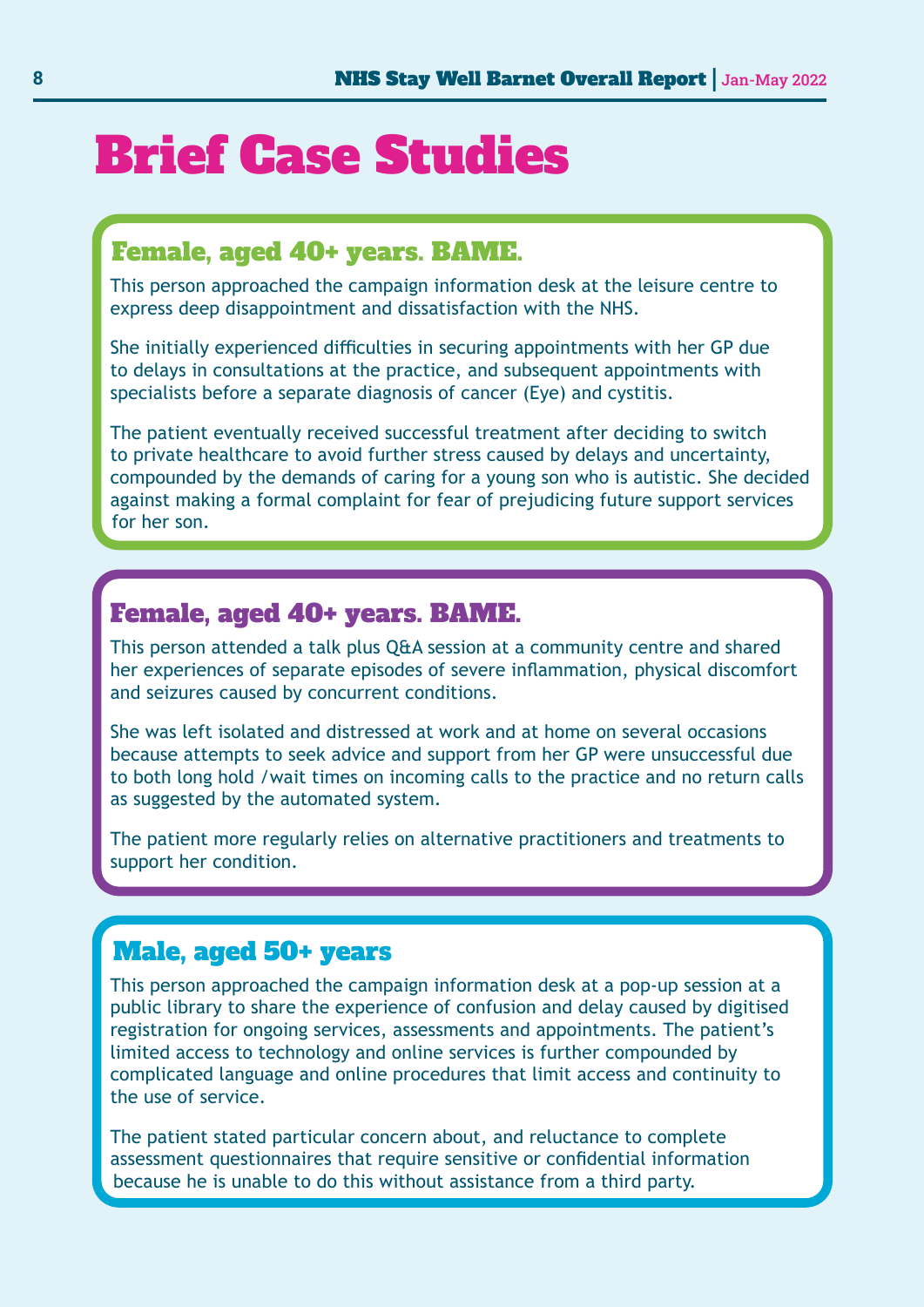

Thank you so much for your visit here today. Your talk was both interesting and informative and I have had such positive feedback from everyone who attended.

Janet Wood - New Ground Co-Housing

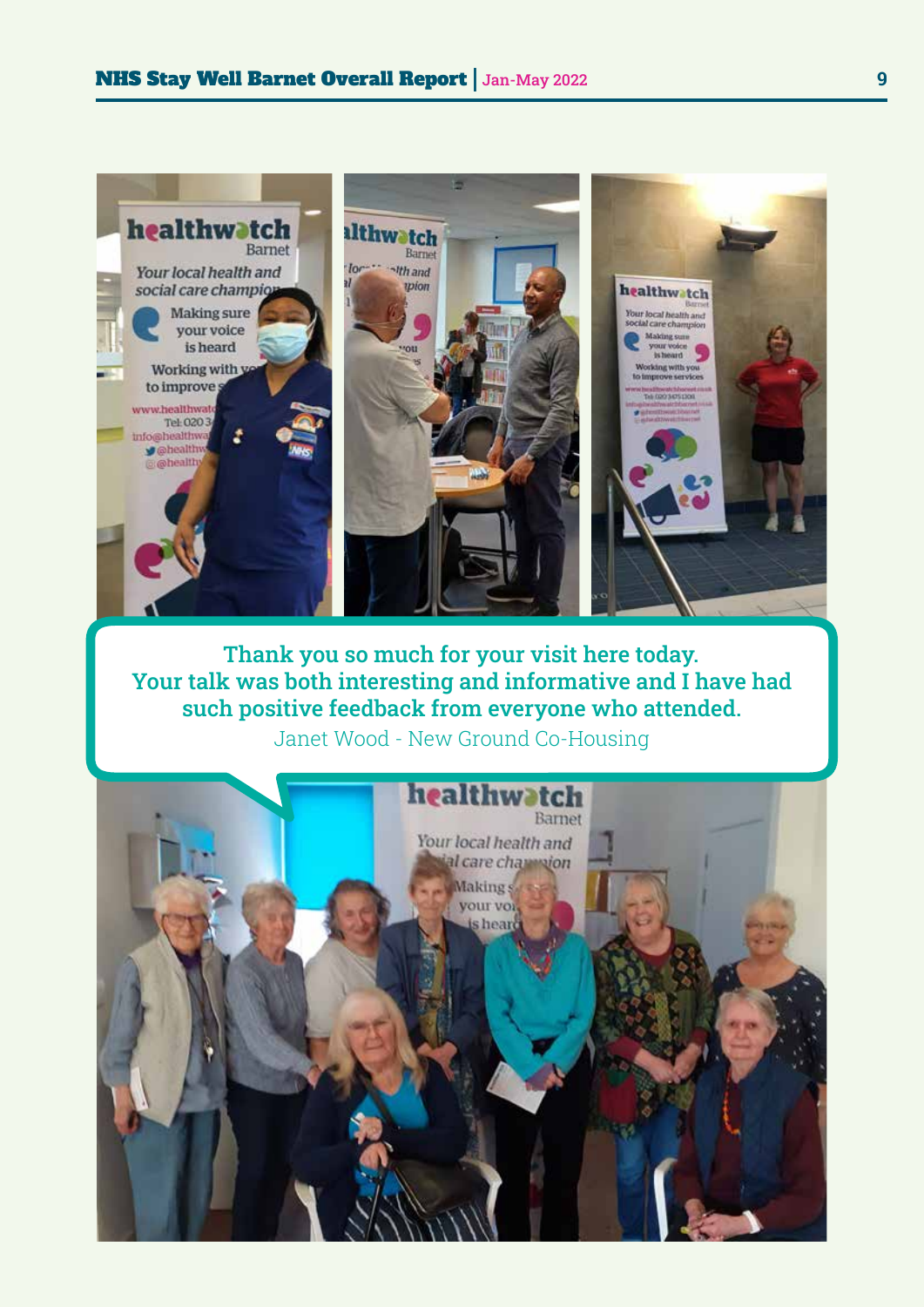## Appendix 1

| <b>Event</b>                                                | <b>Date</b>           | <b>Organisation &amp; Venue</b>                                                        | <b>Logistics</b>                           | <b>Demographics</b>                                                                     |
|-------------------------------------------------------------|-----------------------|----------------------------------------------------------------------------------------|--------------------------------------------|-----------------------------------------------------------------------------------------|
| <b>Mobile Library</b>                                       | 18<br>Jan             | Lynford Gardens,<br>HA <sub>8</sub>                                                    | <b>Information Desk</b><br>& Leaflet Stand | 17 people                                                                               |
| <b>Mobile Library</b>                                       | 28<br>Jan             | 2 Woodfield Avenue,<br>NW <sub>9</sub>                                                 | <b>Information Desk</b><br>& Leaflet Stand | 28 people                                                                               |
| <b>Mobile Library</b>                                       | $\overline{2}$<br>Feb | Salcombe Gardens,<br>NW7                                                               | <b>Information Desk</b><br>& Leaflet Stand | 15 people                                                                               |
| <b>Barnet Walking</b><br><b>Football Team</b>               | $\overline{4}$<br>Mar | <b>Barnet FC</b><br>(The Hive)                                                         | Talk plus Q&A                              | 23 people<br>3 female, 20 male, 50+ age                                                 |
| Dementia Club<br><b>UK</b>                                  | 8<br>Mar              | <b>Barnet</b><br><b>Carers Group</b>                                                   | <b>Video Meeting</b>                       | 24 people<br>18 female, 6 male,<br>$50 + age$                                           |
| <b>Inclusion</b><br><b>Barnet Library</b><br><b>Service</b> | 10<br>Mar             | <b>South Friern</b><br>Library                                                         | <b>Information Desk</b><br>& Leaflet Stand | 12 people<br>9 female, 3 male,<br>40+ age, 2 BAME                                       |
| <b>Food Bank</b>                                            | 10<br>Mar             | Romanian Culture & Charity<br><b>Trust (International Gospel</b><br>Church, Burnt Oak) | Leaflet Drop to<br>volunteer group         | 9 people<br>9 female,<br>25+ age, 9 BAME                                                |
| Mega Water<br><b>Work Out</b>                               | 15<br>Mar             | <b>Better Leisure</b><br>(Copthall Leisure Centre)                                     | <b>Information Desk</b><br>& Leaflet Stand | 12 people<br>7 female 5 male,<br>50+ age, 6 BAME                                        |
| <b>Happy Lifestyle</b><br>& Stress<br>Management            | 17<br>Mar             | <b>Better Leisure</b><br>(Copthall Leisure Centre)                                     | <b>Information Desk</b><br>& Leaflet Stand | 14 people<br>11 female, 2 male,<br>40+age, 1 family of parents<br>and 2 infants, 7 BAME |
| <b>Youth Club</b>                                           | 17<br>Mar             | <b>New Citizens Gateway</b><br>(Middlesex University)                                  | Talk plus Q&A                              | 32 people<br>9 female, 23 male,<br>15+ age, 32 BAME                                     |
| Inclusion<br><b>Barnet Library</b><br><b>Service</b>        | 18<br>Mar             | <b>New Barnet</b><br>Library                                                           | <b>Information Desk</b><br>& Leaflet Stand | 4 people<br>2 female, 2 male,<br>40+ age, 2 BAME                                        |
| Stay & Play Toy<br>Library                                  | 22<br>Mar             | <b>Barnet Lone Parent Centre</b><br>(Green Man<br><b>Community Centre)</b>             | <b>Information Desk</b><br>& Leaflet Stand | 8 people<br>7 female, 1 male,<br>30+ age, 4 BAME                                        |
| <b>Barnet</b><br>Libraries                                  | 22<br>Mar             | Edgware<br>Library                                                                     | <b>Information Desk</b><br>& Leaflet Stand | 7 people<br>3 female, 4 male,<br>25+ age, 2 BAME                                        |
| Mega Water<br><b>Work Out</b>                               | 23<br>Mar             | <b>Better Leisure</b><br>(Finchley Lido)                                               | <b>Information Desk</b><br>& Leaflet Stand | 12 people<br>9 female, 3 male,<br>40+ age, 3 BAME                                       |
| <b>Barnet</b><br>Libraries                                  | 25<br>Mar             | <b>Burnt Oak</b><br>Library                                                            | <b>Information Desk</b><br>& Leaflet Stand | 4 people<br>1 female, 3 male,<br>30+ age, 1 BAME                                        |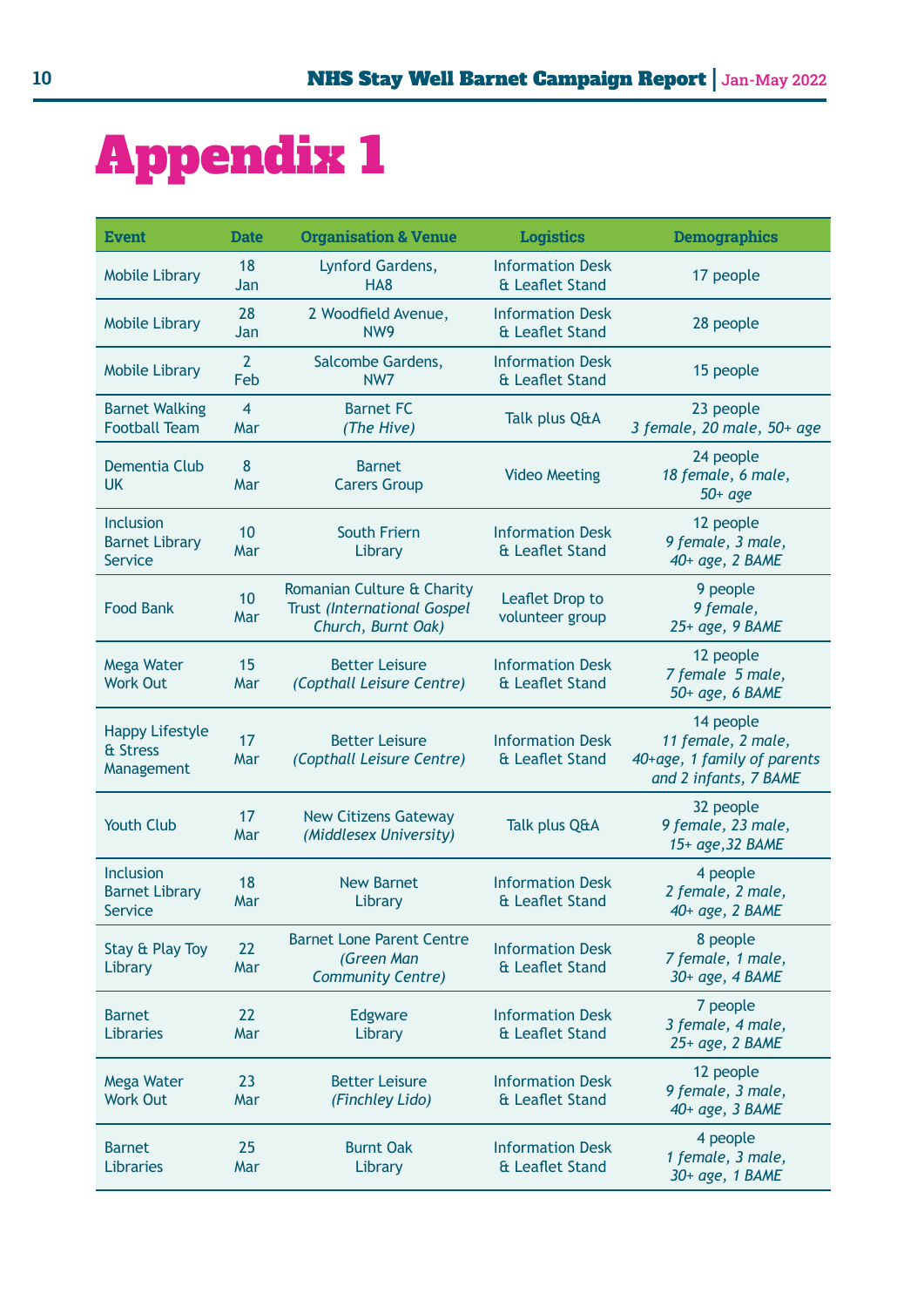| <b>Event</b>                                         | <b>Date</b>            | <b>Organisation &amp; Venue</b>                                                        | <b>Logistics</b>                           | <b>Demographics</b>                                                                            |
|------------------------------------------------------|------------------------|----------------------------------------------------------------------------------------|--------------------------------------------|------------------------------------------------------------------------------------------------|
| Community<br>Development<br>Forum                    | 29<br>Mar              | Colindale<br><b>Communities Trust</b>                                                  | Talk plus Q&A                              | 13 people<br>12 female, 1 male,<br>50+ age, 6 BAME                                             |
| <b>Wellbeing Day</b>                                 | 30<br>Mar              | <b>Age UK Barnet</b><br>(St Margaret's United<br>Reform Church, Finchley)              | <b>Information Desk</b><br>& Display Stand | 10 people<br>4 female, 6 male, 7 BAME                                                          |
| <b>Barnet</b><br>Libraries                           | 30<br>Mar              | <b>Hendon Library</b>                                                                  | <b>Information Desk</b><br>& Leaflet Stand | 6 people<br>2 female, 4 male,<br>50+ age, 3 BAME                                               |
| <b>Health MOT</b><br>Event                           | 31<br>Mar              | <b>Age UK Barnet</b><br>(Copthall Club Lounge)                                         | <b>Information Desk</b><br>& Leaflet Stand | 12 people<br>7 female, 5 male,<br>50+ age, 2 BAME                                              |
| <b>Food Bank</b>                                     | $5\overline{)}$<br>Apr | Romanian Culture & Charity<br><b>Trust (International Gospel</b><br>Church, Burnt Oak) | <b>Information Desk</b><br>& Leaflet Stand | 10 people                                                                                      |
| <b>Carers Forum</b>                                  | 5<br>Apr               | Dementia Club UK,<br><b>Barnet Branch</b>                                              | Talk plus Q&A                              | 23 people<br>12 female, 11 male,<br>40+ age, 3 BAME                                            |
| <b>NHS Walk-In</b><br>Centre                         | $\overline{7}$<br>Apr  | <b>Finchley Memorial Hospital</b>                                                      | <b>Information Desk</b><br>& Leaflet Stand | 35 people<br>11 female, 10 male,<br>25+ age, 8 BAME                                            |
| <b>Barnet</b><br>Libraries                           | 9<br>Apr               | <b>New Barnet</b><br>Library                                                           | <b>Information Desk</b><br>& Leaflet Stand | 9 people<br>3 female, 6 male,<br>20+ age, 4 BAME                                               |
| <b>NHS Walk-in</b><br>Centre                         | 11<br>Apr              | <b>Edgware Community</b><br>Hospital                                                   | <b>Information Desk</b><br>& Leaflet Stand | 12 people<br>7 female, 5 male, 25+ age,<br>6 BAME, 1 parent, 4 visitors<br>from outside Barnet |
| <b>Inclusion</b><br><b>Barnet Library</b><br>Service | 12<br>Apr              | South Friern<br>Library                                                                | <b>Information Desk</b><br>& Leaflet Stand | 4 people<br>3 female, 1 male,<br>30+ age, 2 BAME, 1 parent                                     |
| <b>Barnet</b><br>Libraries                           | 13<br>Apr              | <b>East Finchley</b><br>Library                                                        | <b>Information Desk</b><br>& Leaflet Stand | 7 people<br>6 female, 1 male,<br>3 BAME, 2 parents                                             |
| <b>Refugee Youth</b><br><b>Session</b>               | 19<br>Apr              | <b>New Citizens</b><br>Gateway                                                         | Talk plus Q&A via<br>Zoom                  | 5 people<br>2 female, 3 male,<br>16+ age, 5 BAME                                               |
| <b>Adult Carers</b><br>Forum                         | 20<br>Apr              | <b>Barnet Carers</b>                                                                   | Talk plus Q&A via<br>Zoom                  | 5 people<br>5 female, 30+ age, 1 BAME                                                          |
| <b>Barnet</b><br>Libraries                           | 20<br>Apr              | <b>Chipping Barnet</b><br>Library                                                      | <b>Information Desk</b><br>& Leaflet Stand | 15 people<br>12 female, 3 male,<br>20+ age, 6 BAME, 1 parent                                   |
| <b>Barnet</b><br>Libraries                           | 21<br>Apr              | <b>North Finchley</b><br>Library                                                       | <b>Information Desk</b><br>& Display Stand | 7 people<br>6 female, 1 male,<br>20+ age, 1 BAME, 1 parent                                     |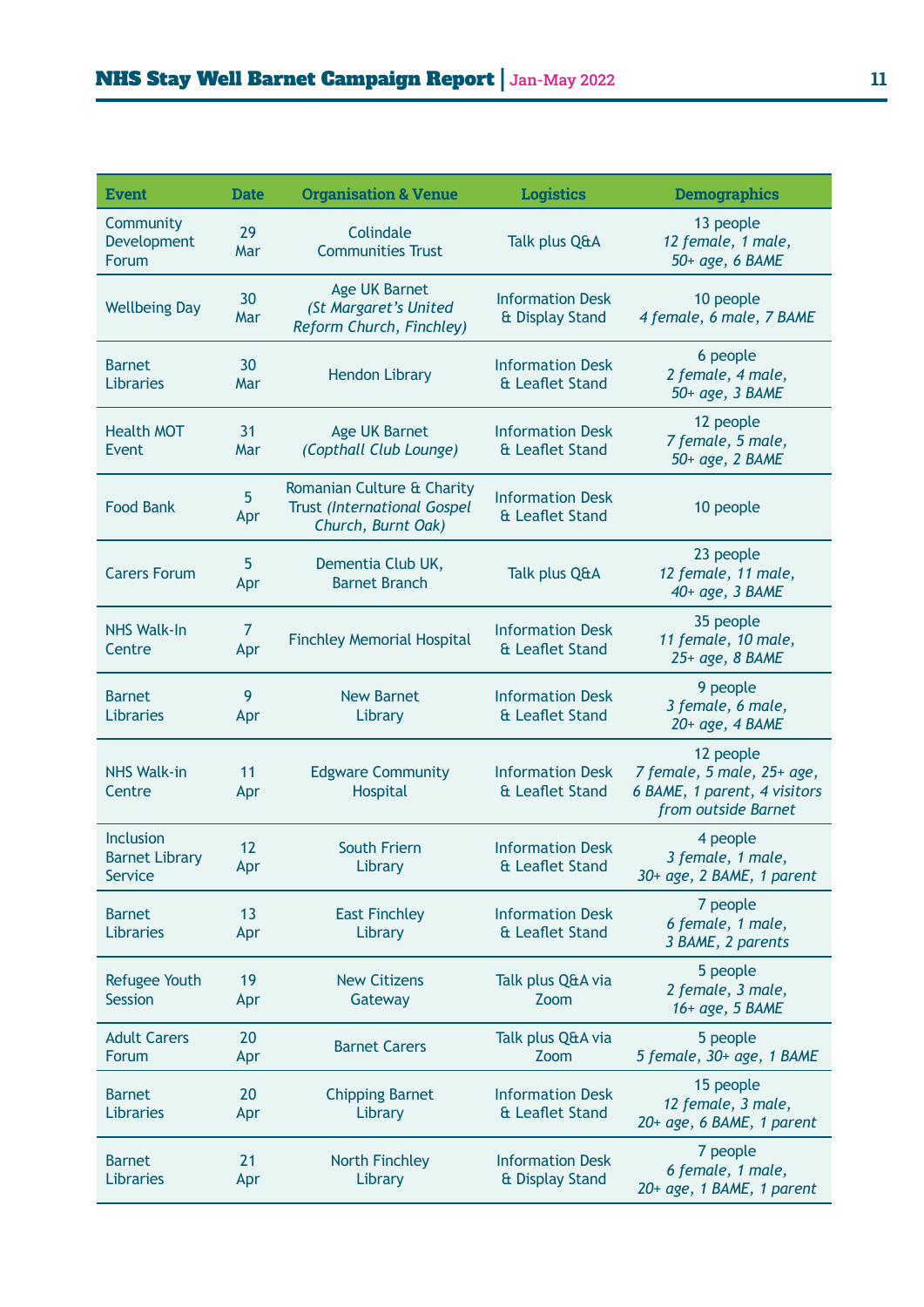| <b>Event</b>                                                | <b>Date</b> | <b>Organisation &amp; Venue</b>                                                  | <b>Logistics</b>                           | <b>Demographics</b>                                                                  |
|-------------------------------------------------------------|-------------|----------------------------------------------------------------------------------|--------------------------------------------|--------------------------------------------------------------------------------------|
| <b>Barnet</b><br>Libraries                                  | 21<br>Apr   | Edgware<br>Library                                                               | <b>Information Desk</b><br>& Display Stand | 7 people<br>5 female, 2 male,<br>20+ age, 7 BAME, 2 parents                          |
| <b>Service User</b><br><b>Social Club</b>                   | 22<br>Apr   | Mind in<br>Enfield & Barnet                                                      | Talk plus Q&A<br>via Zoom                  | 3 people<br>3 male, 30+ age, 1 BAME                                                  |
| <b>NHS Walk-in</b>                                          | 27<br>Apr   | Finchley<br><b>Memorial Hospital</b>                                             | <b>Information Desk</b><br>& Display Stand | 35 people<br>11 female, 4 male,<br>20+ age, 7 BAME, 2 parents                        |
| <b>Barnet</b><br><b>Libraries</b>                           | 28<br>Apr   | Colindale<br>Library                                                             | <b>Information Desk</b><br>& Display Stand | 4 people<br>3 female, 1 male,<br>30+ age, 4 BAME                                     |
| <b>New Arrivals</b><br><b>Health Forum</b>                  | 28<br>Apr   | <b>New Citizens Gateway</b><br>(Meritage Centre, Hendon)                         | Talk plus Q&A                              | 70 people<br>37 female, 33 male,<br>30+ age, 69 BAME                                 |
| <b>Inclusion</b><br><b>Barnet Library</b><br><b>Service</b> | 30<br>Apr   | <b>New Barnet</b><br>Library                                                     | Talk plus Q&A                              | 11 people<br>3 female, 8 male, 30+ age,<br>1 BAME                                    |
| Women's<br><b>Housing</b><br>Community<br>Project           | 10<br>May   | <b>New Ground</b><br>Cohousing                                                   | Talk plus Q&A                              | 14 people<br>14 female, 60+ age,<br>1 BAME                                           |
| Colindale<br>Community<br><b>Garden Project</b>             | 11<br>May   | <b>Barnet Community</b><br><b>Harvesters</b><br>(Grahame Park Way)               | Talk plus Q&A                              | 11 people<br>3 female, 8 male, 30+ age,<br>1 BAME                                    |
| <b>NHS Walk-in</b><br>Centre                                | 12<br>May   | <b>Edgware Community</b><br>Hospital                                             | <b>Information Desk</b><br>& Display Stand | 11 people<br>9 female, 2 male, 30+ age,<br>8 BAME, 4 parents,<br>1 resident in Brent |
| <b>Toy Library</b><br><b>Session</b>                        | 16<br>May   | <b>Barnet Lone Parent Centre</b><br>(Green Man<br>Community Centre)              | <b>Information Desk</b><br>& Display Stand | 10 people<br>10 female, 30+age, 1 BAME,<br>10 parents                                |
| <b>Barnet</b><br>Council's<br><b>Children Centre</b>        | 18<br>May   | Early Help/Family Service,<br><b>West Hub</b><br>(Barnet & Southgate<br>College) | Talk plus Q&A                              | 6 people<br>5 female, 1 male, 4 BAME                                                 |
| Foodbank<br>Customer<br><b>Session</b>                      | 24<br>May   | <b>NW7 Hub</b><br>(Mill Hill Partnership<br>Library)                             | <b>Information Desk</b><br>& Display Stand | 11 people<br>8 female, 3 male, 30+ age,<br>8 BAME, 4 parents                         |
| <b>Barnet</b><br>Libraries                                  | 25<br>May   | Colindale<br>Library                                                             | <b>Information Desk</b><br>& Display Stand | 10 people<br>7 female, 3 male, 30+ age,<br>9 BAME, 2 parents<br>1 resident in Harrow |
|                                                             |             |                                                                                  | <b>Approx. Total</b>                       | 597+ people                                                                          |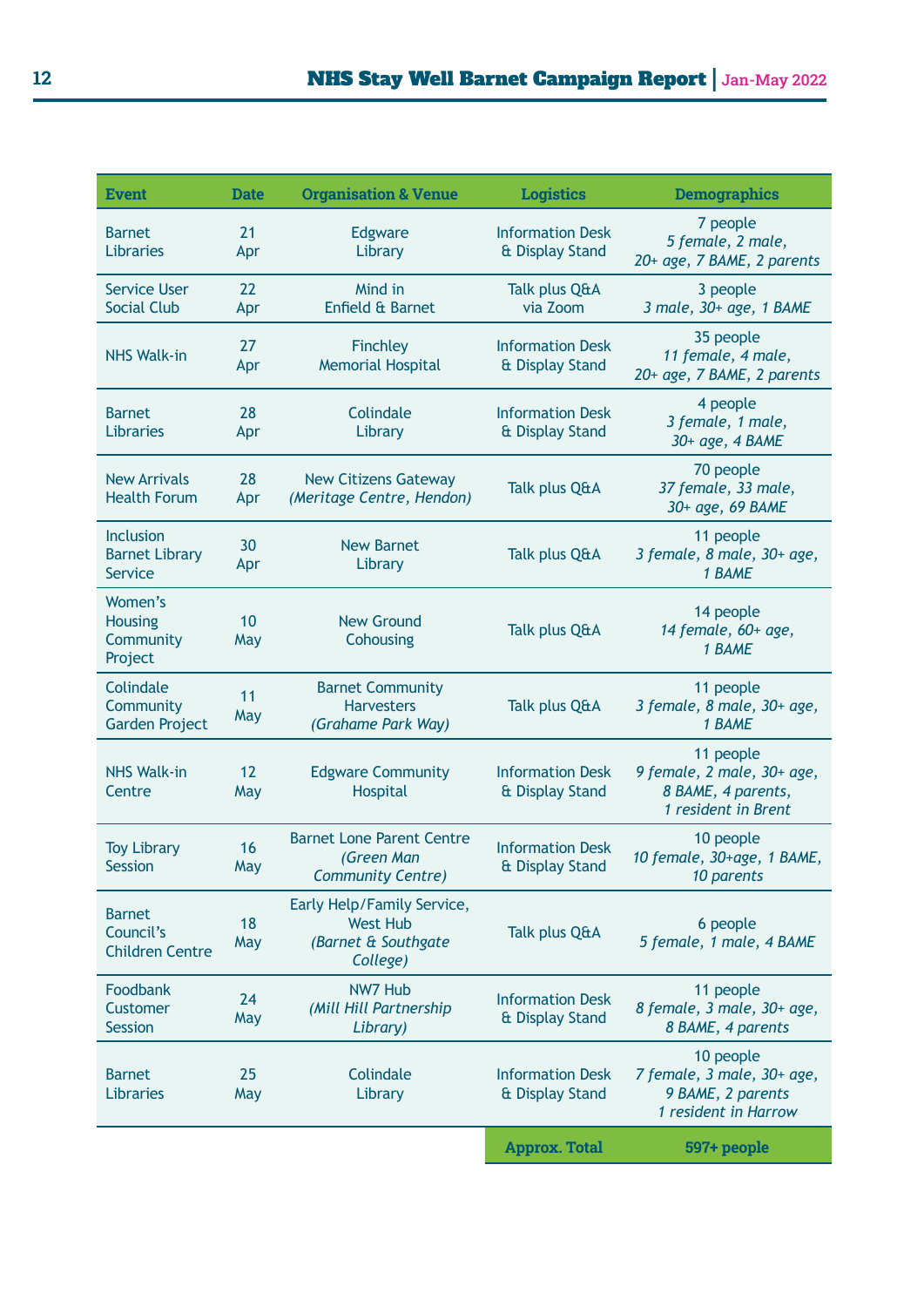## Appendix 2

| <b>Organisation</b>                      | Language(s)                              | Print     | <b>PDF</b> |
|------------------------------------------|------------------------------------------|-----------|------------|
| African Refugee Community                | <b>English</b>                           |           |            |
| <b>Age UK Barnet</b>                     | <b>English</b>                           | $\bullet$ |            |
| Afghan Association Paiwand               | Arabic, Farsi, Pashto                    |           |            |
| Barnet Afro-Caribbean Assoc.             | <b>English</b>                           | $\bullet$ |            |
| Barnet Early Help/Family Services (West) | <b>English</b>                           |           |            |
| <b>Barnet Carers</b>                     | <b>English</b>                           |           |            |
| <b>Barnet Community Garden</b>           | <b>English</b>                           |           |            |
| <b>Barnet Food Hub</b>                   | <b>English</b>                           |           |            |
| <b>Barnet Libraries</b>                  | <b>English</b>                           | $\bullet$ |            |
| Better Leisure / GLL                     | <b>English</b>                           |           |            |
| <b>Barnet Lone Parent Centre</b>         | <b>English</b>                           |           |            |
| <b>Barnet Mencap</b>                     | <b>English</b>                           |           |            |
| <b>Barnet Multicultural Centre</b>       | English, Farsi, Gujarati                 | $\bullet$ |            |
| <b>Barnet Multi-Faith Forum</b>          | <b>English</b>                           |           |            |
| <b>Barnet Somali Community Group</b>     | English, Somali                          |           |            |
| <b>Barnet United Synagogue</b>           | <b>English</b>                           |           |            |
| <b>Barnet Walking Football Team</b>      | <b>English</b>                           | $\bullet$ |            |
| <b>Citizens Advice Barnet</b>            | Arabic, Bulgarian, English               |           |            |
| <b>Colindale Communities Trust</b>       | Arabic, English, Farsi, Somali           | $\bullet$ |            |
| Dementia Club UK (Barnet Branch)         | <b>English</b>                           |           |            |
| <b>Edgware Community Hospital</b>        | <b>English</b>                           | $\bullet$ |            |
| <b>Edgware United Synagogue</b>          | <b>English</b>                           |           |            |
| <b>Exposure (Youth Communication)</b>    | <b>English</b>                           |           |            |
| <b>Farsophone Association</b>            | Farsi                                    |           |            |
| <b>Federation Progressive Synagogue</b>  | <b>English</b>                           |           |            |
| <b>Finchley Federation Synagogue</b>     | <b>English</b>                           |           |            |
| <b>Finchley Memorial Hospital</b>        | <b>English</b>                           | $\bullet$ |            |
| <b>Hindu Voluntary Service</b>           | <b>English</b>                           | $\bullet$ |            |
| <b>Homeless Action in Barnet</b>         | <b>English</b>                           | $\bullet$ |            |
| <b>Home-Start Barnet</b>                 | Arabic, English, Farsi, Romanian, Polish | $\bullet$ |            |
| <b>Hope Corner Community Centre</b>      | <b>English</b>                           |           |            |
| <b>Hope North London</b>                 | <b>English</b>                           |           |            |
| <b>Jain Centre</b>                       | Gujarati                                 | $\bullet$ |            |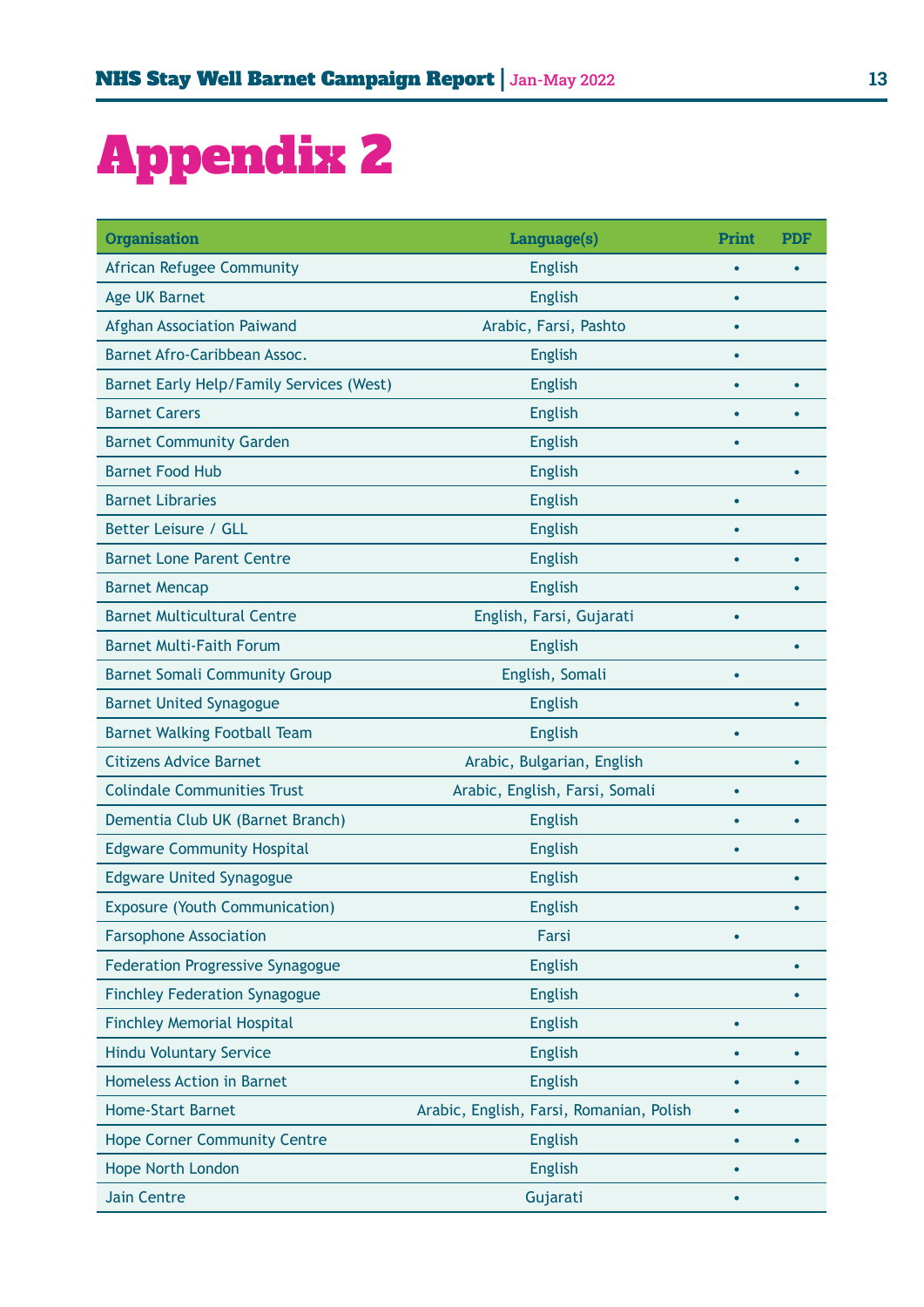| <b>Organisation</b>                         | Language(s)                    | Print     | <b>PDF</b> |
|---------------------------------------------|--------------------------------|-----------|------------|
| <b>Meridian Wellbeing</b>                   | <b>English</b>                 |           |            |
| Mind in Enfield & Barnet                    | <b>English</b>                 |           |            |
| <b>New Citizens Gateway</b>                 | Arabic, English, Farsi, Pashto |           |            |
| <b>New Ground Cohousing</b>                 | <b>English</b>                 |           |            |
| North London Reform Synagogue               | <b>English</b>                 |           |            |
| NW7hub Food Bank                            | Arabic, English, Farsi, Pashto |           |            |
| Romanian Community & Charity Trust          | English, Romanian              |           |            |
| Somali Bravanese Welfare Association        | Somali                         |           |            |
| Southgate Progressive Synagogue             | <b>English</b>                 |           |            |
| <b>Tigrayan Community Group</b>             | <b>Tigrinya</b>                |           |            |
| <b>YMCA Barnet (Tarling Road Youth Hub)</b> | <b>English</b>                 |           |            |
| <b>Young Barnet Foundation</b>              | <b>English</b>                 |           |            |
| <b>Youth Realities</b>                      | <b>English</b>                 | $\bullet$ |            |